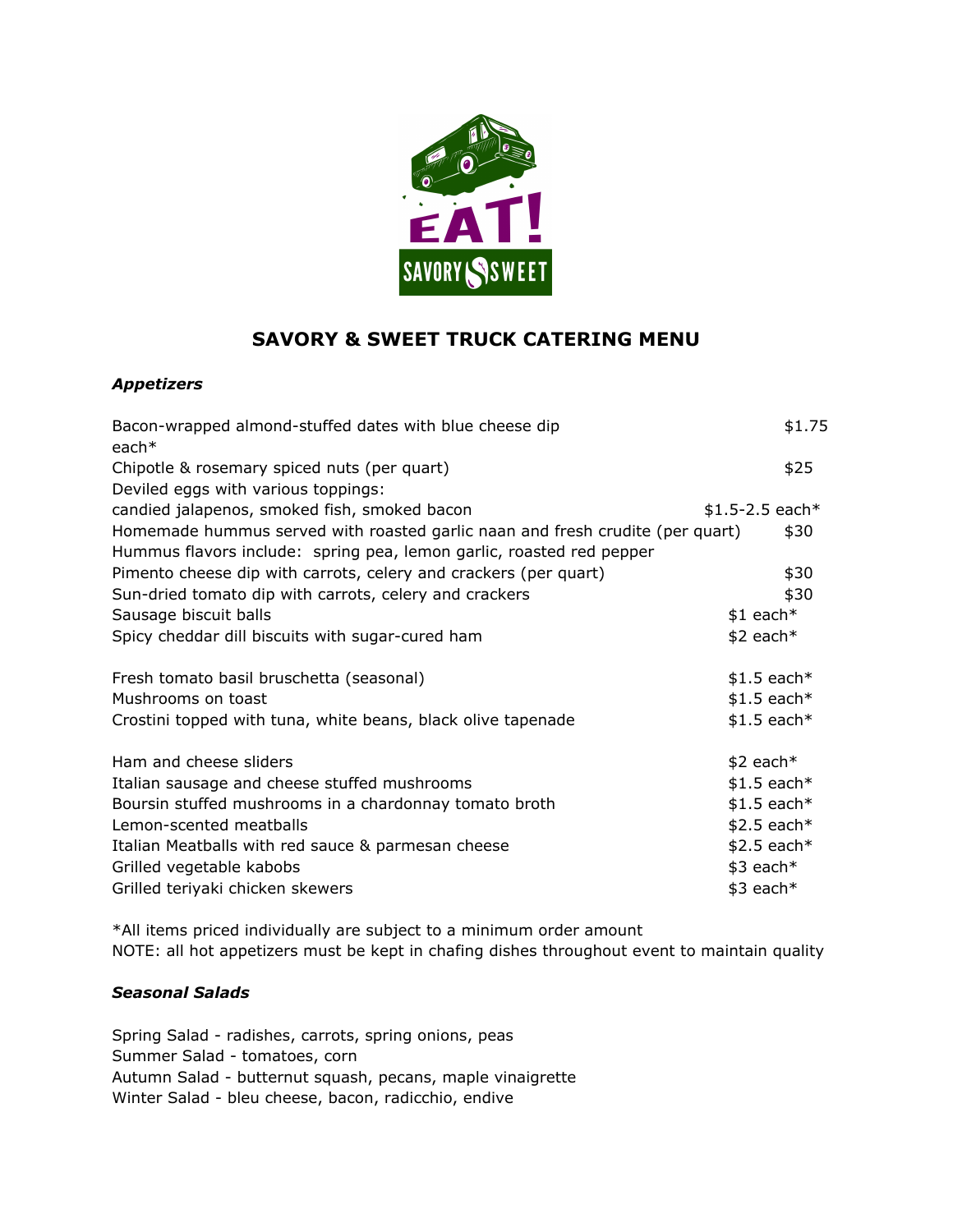\*examples provided, but exact ingredients TBD by what is available at time of event \*price is estimated at \$3 per person with 12 servings minimum

#### *Side Salads*

Southern cornbread salad French mustard potato salad Greek panzanella salad Quinoa Salad with oranges, almonds, dried fruit Wild rice salad with grapes, oranges, cranberries, pecans, scallions Corn tomato basil salad

\*price is estimated at \$3 per person with 12 servings minimum

#### *Entrees*

Sliders - sliders are mini handmade sandwiches - various types listed below: \$3.50-6.50 per slider

Smoked shaved steak - thinly sliced smoked steak, arugula, smoked gouda TN whiskey BBQ burger sliders - mini burgers in a homemade BBQ sauce Chicken Piccata - sliced chicken in lemon garlic butter sauce Veggie Burger - mini black bean veggie burgers (seasonal toppings) Italian Meatball - beef and pork meatballs with marinara and Parmesan Tofu Banh Mi - marinated tofu topped with sliced cucumbers, pickled carrots & daikon

\*All items priced individually are subject to a minimum order amount

Taco Bar: choose from Cuban beef, Kalbi pork, chipotle pork, blackened fish, southwest beans & rice

all tacos served on handmade white corn tortillas

- Nacho Bar: choose from Cuban beef, Kalbi pork, chipotle pork, southwest beans & rice all nachos served with gluten-free tortilla chips, nacho cheese, homemade salsa & chipotle crema
- Burrito Bar: choose from Cuban beef, Kalbi pork, chipotle pork, southwest beans & rice all burritos served in flour tortillas

\*All bars are estimated at \$5 per person and are subject to a minimum order amount

Quiche: various types including roasted red pepper & goat cheese, chicken pecan, bacon cheddar onion… **below** the cheddar onion…

each quiche serves 4-6